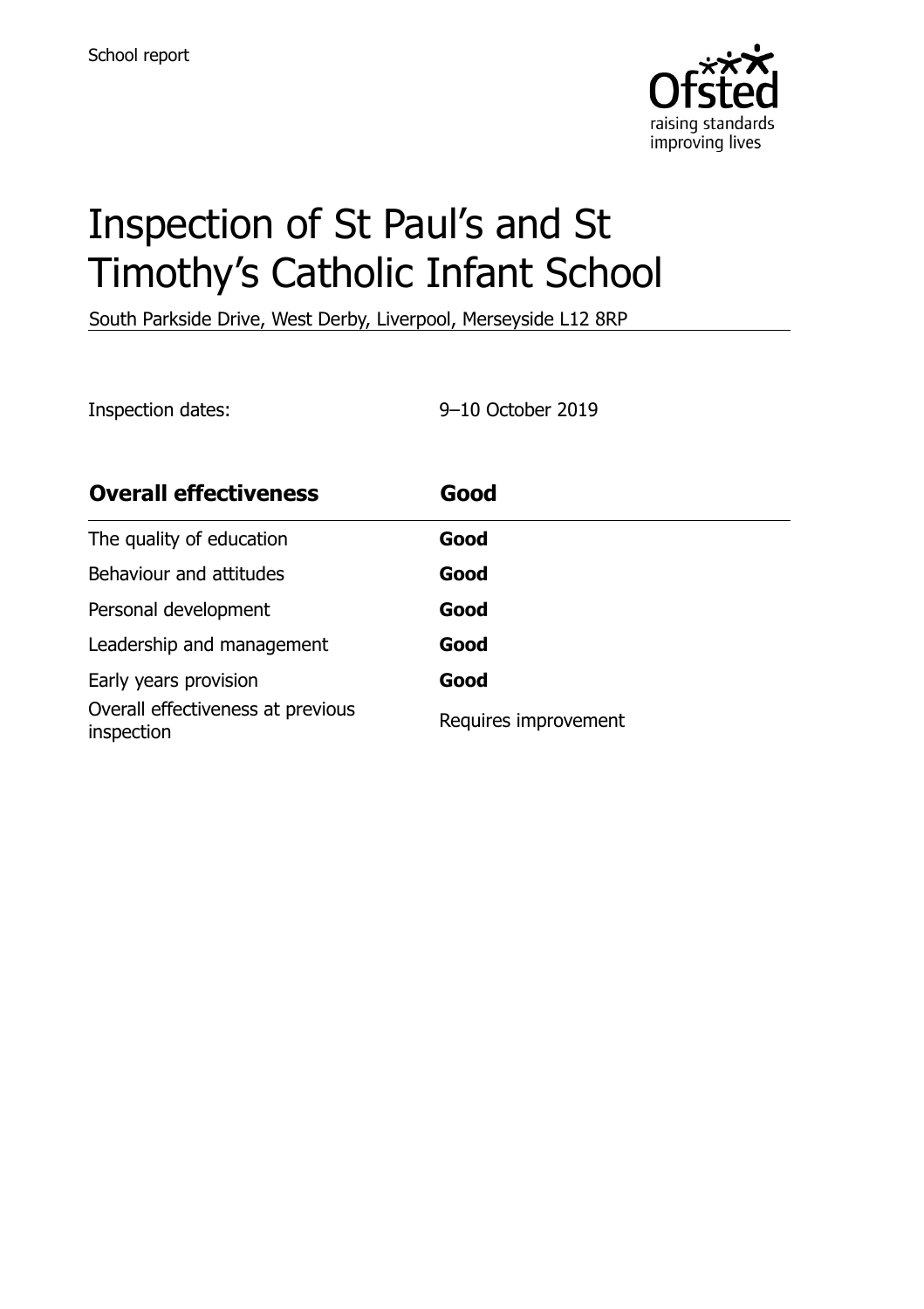

# **What is it like to attend this school?**

St Paul's and St Timothy's has improved since the last inspection.

Teachers know pupils well. Pupils enjoy their learning and find it fun. They confidently shared how well they learn in reading, writing and mathematics.

This is a school where everyone feels included. Adults are ambitious to help pupils learn and achieve as well as they can.

Pupils run into school happy and excited about the day ahead. Caring staff welcome pupils. Parents and carers say that staff 'are very approachable'. Pupils feel safe in school. They know that adults care about them and will always help them if they need help.

Many children have just started school in Reception. They have settled and learned the routines and expectations of the school quickly.

Pupils behave well. They are polite, talk nicely to each other and are keen to do what staff ask them to. The strong Christian ethos is clear. It is captured in the school aspiration: 'live life to the full'.

#### **What does the school do well and what does it need to do better?**

Leaders have greatly improved the curriculum they offer to pupils. They are clear and confident about what they have chosen to teach and there are high expectations of what pupils should learn. They have thought carefully about the order that lessons should be taught in. Teachers organise learning to help pupils remember.

These improvements are most effective in reading, writing and mathematics. Pupils become confident readers, writers and mathematicians. They achieve well in these subjects by the time they leave the school. Pupils use what they know to solve mathematical problems or to help them work things out quickly.

In some subjects, for example science and geography, leaders have ensured that pupils' learning builds on what they already know. This helps pupils to know and remember more in these subjects. In other subjects, such as art and physical education (PE), teachers are still adapting their approach. They have designed new plans carefully. However, these are relatively new and need time to settle in.

Reading is important in school. Children start to learn phonics as soon as they start in Reception. Teachers develop a love of reading by offering ideas and workshops for parents. Teachers choose reading books carefully to make sure they match the sounds that pupils know. Pupils' phonics achievement has noticeably improved. An above-average proportion of pupils met the expected standard in the national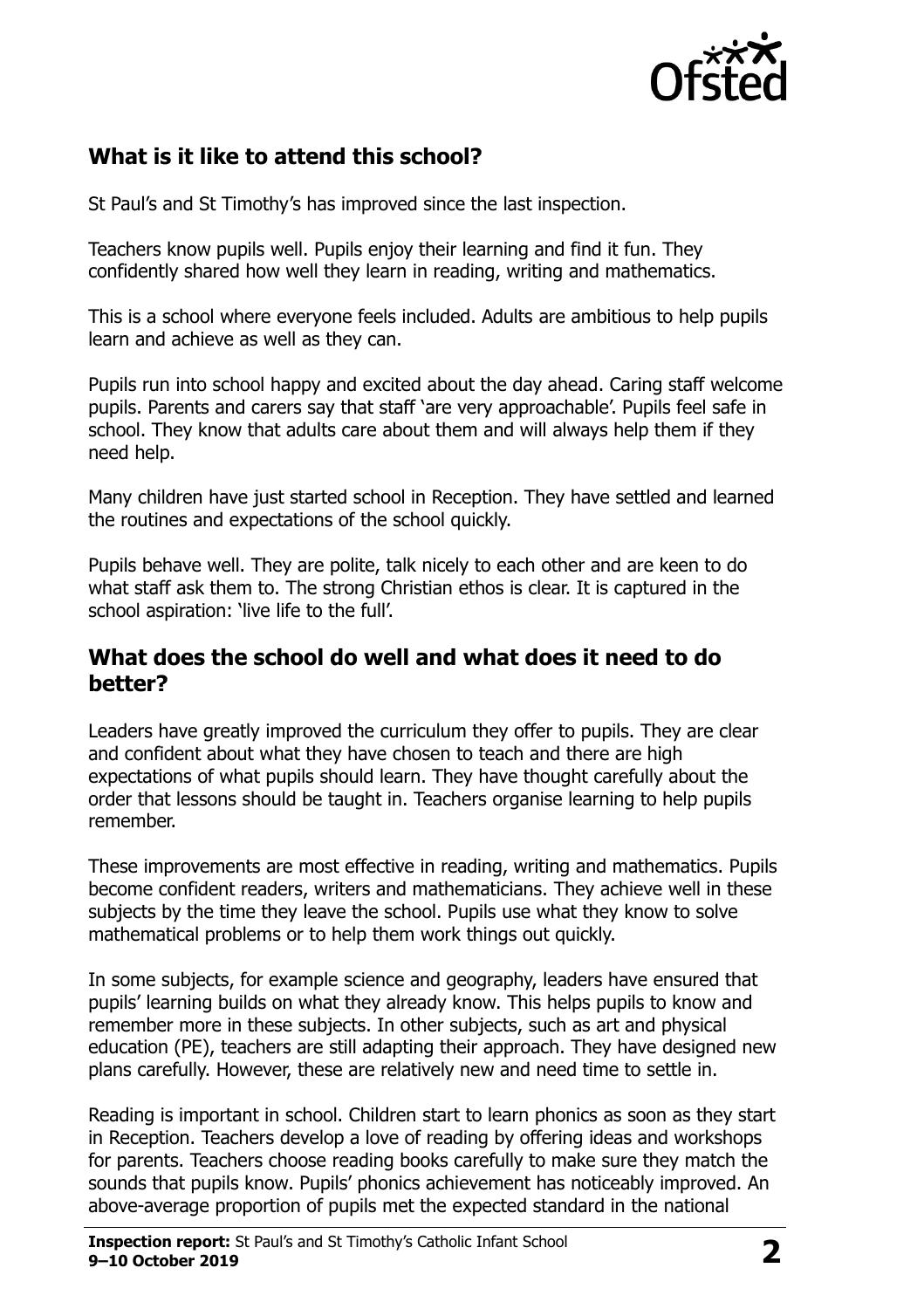

phonics screening check in 2019.

The teaching of writing is closely linked to reading and phonics. Teachers encourage Reception children to write as soon as they start school. By the time they enter Year 1, many children are beginning to write short sentences. Teachers use stories to spark pupils' imagination and try out different ways of writing.

Leaders and staff are committed to all pupils achieving their very best. They are quick to notice and help if a pupil is struggling. The school supports pupils with special educational needs and/or disabilities (SEND) extremely well.

Pupils are well mannered. They enjoy lessons and listen carefully. They live out the school's behaviour values of respect and kindness. For example, they share and play cooperatively in the playground. Staff are experts at helping pupils who struggle with their behaviour. They take time to understand why a pupil is behaving in a certain way and then put things in place to help them. There is no evidence of bullying in school. However, not many pupils know what bullying is.

Staff encourage pupils to join after-school clubs including boxing, cookery and animation club. Pupils show their Christian values through charity work. They really enjoy the responsibilities they have in school. For example, on the eco or school council, as playground leaders or kitchen helpers.

Children in Reception get off to a good start. Teachers plan together and offer children opportunities to learn, explore and be creative. They follow children's interests and ask the right questions to help children learn for themselves. They encourage children to be inquisitive about the world around them. Classrooms have inviting areas to count, write, read, play or build. Children are well prepared for starting Year 1. Although children enjoy playing outdoors there are few opportunities for them to develop physically, for example through climbing and balancing.

Leaders, staff and governors have worked hard to turn this school around. Leaders lead from the front and have inspired staff. Governors play a helpful and active part in improving the school.

# **Safeguarding**

The arrangements for safeguarding are effective.

There is a caring and nurturing ethos in the school. All staff are alert to keeping pupils safe. The safeguarding and protection of pupils is extremely important to staff. They make sure that all policies and procedures are in place and that everyone knows them in detail. Leaders are confident to act if they are concerned about a pupil and work well with other professionals when pupils or families need help.

The pastoral care in the school is a strength. Staff ensure that pupils and their families are well looked after and supported.

#### **What does the school need to do to improve?**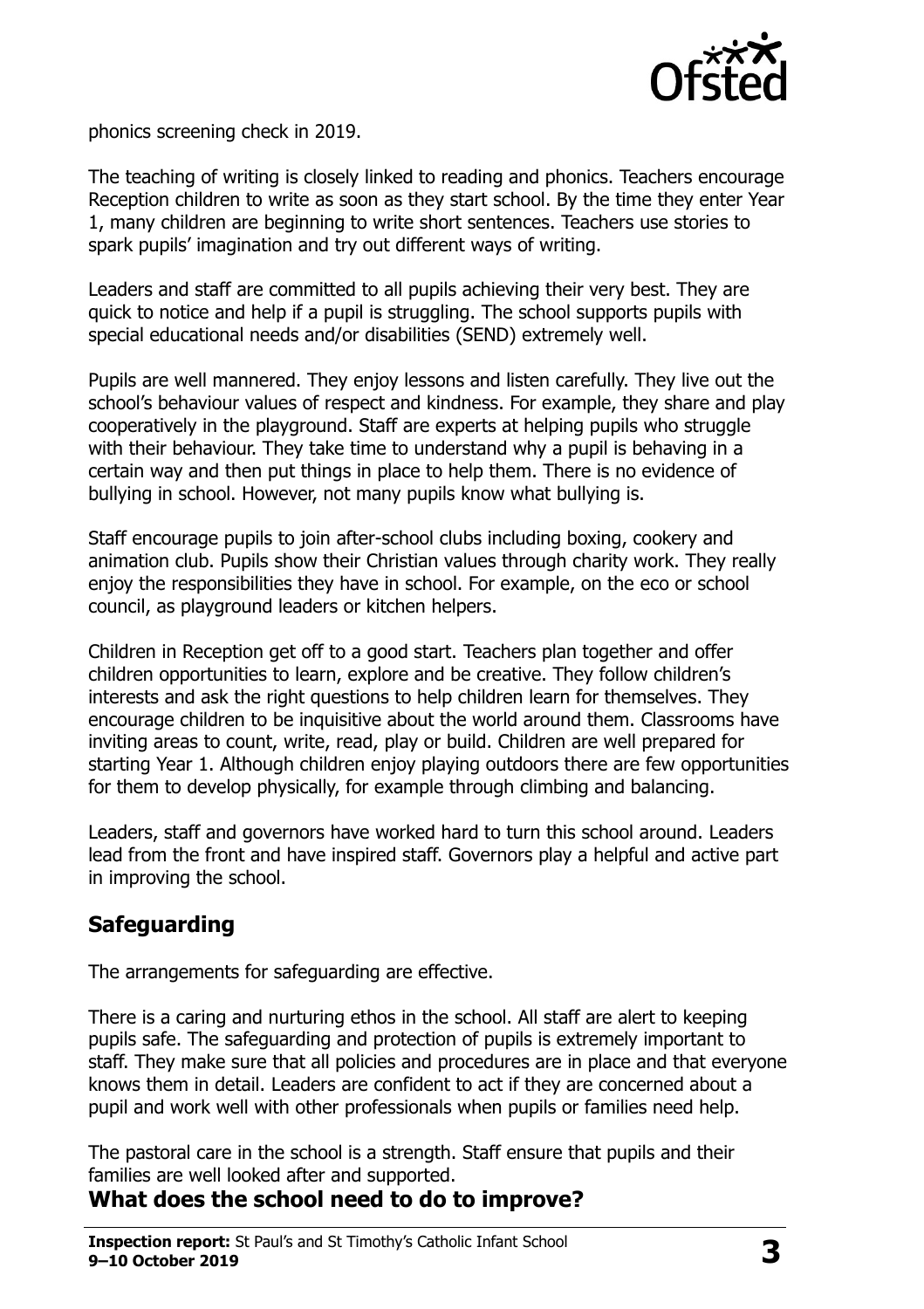

# **(Information for the school and appropriate authority)**

- Leaders have concentrated on making sure that the subject areas of reading, writing and mathematics are of a good quality. This is also the case in science and geography. In other subjects, such as art and PE, this approach is still relatively new and has not had time to be fully implemented. It is clear from the actions that leaders have taken to plan the foundation curriculum and train staff in how to deliver it that they are in the process of bringing this about. This will help pupils to know and remember more across the curriculum.
- When asked what bullying was, pupils were very unsure. Staff should work with pupils to ensure they all know what bullying is. This will help pupils to report any bullying, should it occur.
- Children in the early years have opportunities to develop their physical skills but these are sometimes limited. Leaders should make sure that children in Reception classes have plenty of opportunities to develop and consolidate their physical, gross motor skills more broadly.

The transition arrangements were used on this inspection to confirm that pupils benefit from a good quality of education.

#### **How can I feed back my views?**

You can use [Ofsted Parent View](http://parentview.ofsted.gov.uk/) to give Ofsted your opinion on your child's school, or to find out what other parents and carers think. We use Ofsted Parent View information when deciding which schools to inspect, when to inspect them and as part of their inspection.

The Department for Education has further quidance on how to complain about a school.

If you're not happy with the inspection or the report, you can [complain to Ofsted.](http://www.gov.uk/complain-ofsted-report)

#### **Further information**

You can search for [published performance information](http://www.compare-school-performance.service.gov.uk/) about the school.

In the report, '[disadvantaged pupils](http://www.gov.uk/guidance/pupil-premium-information-for-schools-and-alternative-provision-settings)' refers to those pupils who attract government pupil premium funding: pupils claiming free school meals at any point in the last six years and pupils in care or who left care through adoption or another formal route.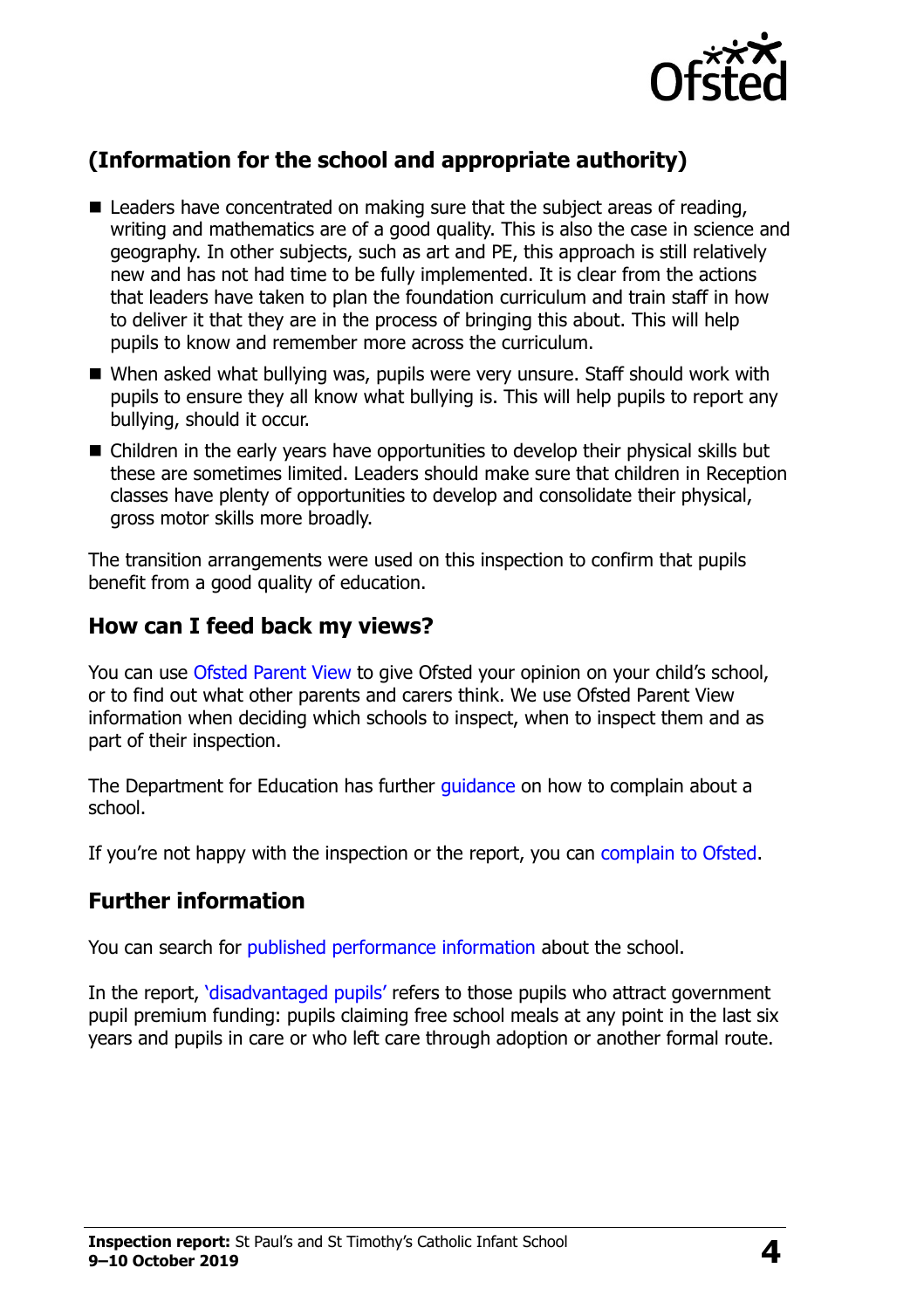

### **School details**

| Unique reference number             | 104673                             |  |
|-------------------------------------|------------------------------------|--|
| <b>Local authority</b>              | Liverpool                          |  |
| <b>Inspection number</b>            | 10110880                           |  |
| <b>Type of school</b>               | Infant                             |  |
| <b>School category</b>              | Voluntary aided                    |  |
| Age range of pupils                 | 4 to 7                             |  |
| <b>Gender of pupils</b>             | Mixed                              |  |
| Number of pupils on the school roll | 359                                |  |
| <b>Appropriate authority</b>        | The governing body                 |  |
| <b>Chair</b>                        | Mark Thompson                      |  |
| <b>Headteacher</b>                  | Joanne Starkey                     |  |
| Website                             | http://www.stpaulandsttimothys.com |  |
| Date of previous inspection         | 5-6 July 2017                      |  |

# **Information about this school**

- St Paul's and St Timothy's is a voluntary aided Catholic Infant School.
- The school last received a religious education inspection carried out under section 48 of the education act 2005 in October 2014.

#### **Information about this inspection**

We carried out this inspection under section 5 of the Education Act 2005.

- During the inspection, we spoke with pupils, both formally and informally, about their work and school life. We spoke to the headteacher, the deputy headteacher, subject leaders and members of staff. We also held discussions with the staff responsible for safeguarding and pupils' attendance.
- I spoke with members of the governing body and representatives of the local authority and Archdiocese of Liverpool.
- We reviewed a range of documentation including about school development, safeguarding and checks undertaken on newly appointed staff.
- We spoke with parents as they brought their children to school and considered 37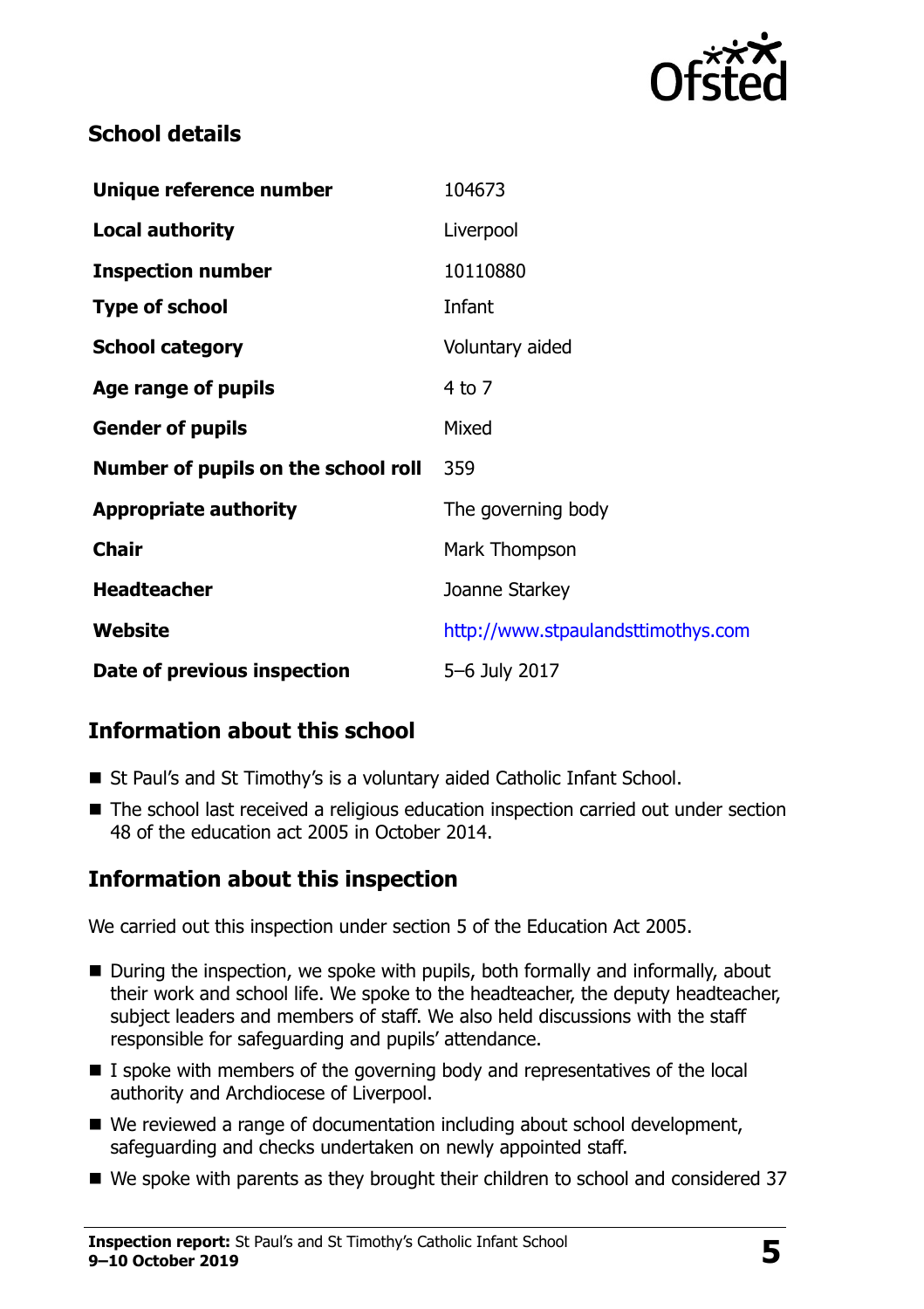

responses to Ofsted's online survey, Parent View.

- We also considered 27 responses to the online staff survey. There were no responses to the pupils' survey.
- I talked to pupils about the books they like to read and spoke with the group of pupils that made up the school council about school life.
- We looked in detail at reading, writing, mathematics, science and geography. For each of these subjects we held discussions with subject leaders and teachers, visited lessons, looked at samples of pupil's work and talked with pupils

#### **Inspection team**

| Sue Eastwood, lead inspector | Her Majesty's Inspector |
|------------------------------|-------------------------|
| Gaynor Rennie                | Ofsted Inspector        |
| Linda Griffiths              | Ofsted Inspector        |